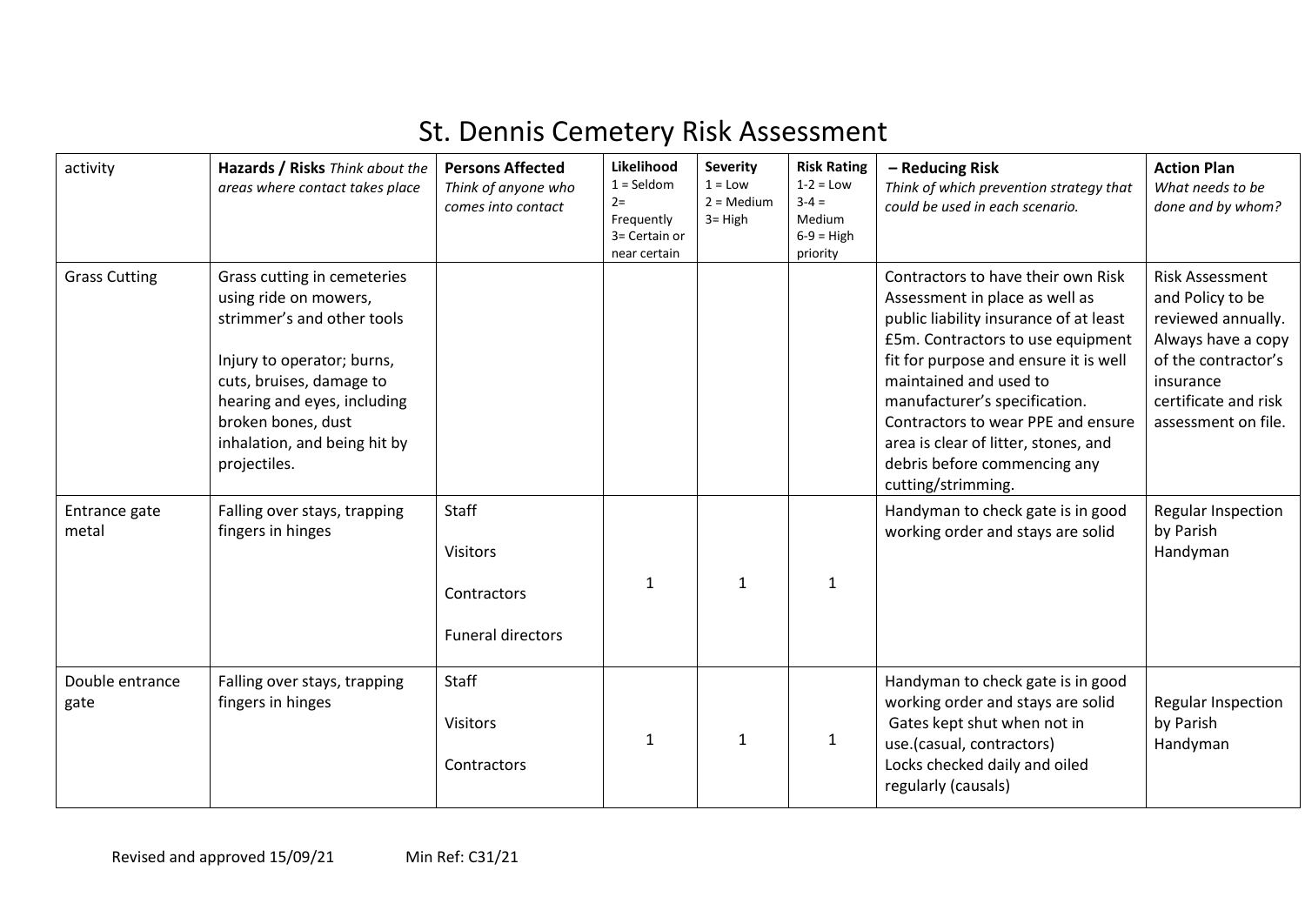|                                                                         |                                                                                                                        | <b>Funeral directors</b>                                                                        |  |                                                                                                       |                                                                                                                                                                   |
|-------------------------------------------------------------------------|------------------------------------------------------------------------------------------------------------------------|-------------------------------------------------------------------------------------------------|--|-------------------------------------------------------------------------------------------------------|-------------------------------------------------------------------------------------------------------------------------------------------------------------------|
| Driving - lawn<br>mowers, hearses or<br>mechanised digging<br>equipment | <b>Traffic accidents</b>                                                                                               | injury to<br>operatives/consistent<br>with this type of<br>incident or members<br>of the public |  | Only authorised vehicles allowed in<br>the cemetery (i.e. Staff, Contractors<br>or Funeral Directors) | Contractors or<br><b>Funeral Directors</b><br>will be liable for<br>their own risk<br>assessment to<br>protect their<br>employees and<br>members of the<br>public |
| Operating<br>equipment (inc.<br>grass and hedge<br>cutting)             | Fire/operating accidents<br>Injury to<br>operatives/burns/cuts/foreign<br>bodies in eyes/smoke<br>inhalation/ingestion | Contractors<br>staff                                                                            |  | The Parish Council ensures they<br>employ reliable and competent<br>Contractors                       | Contractors or<br><b>Funeral Directors</b><br>will be liable for<br>their own risk<br>assessment to<br>protect their<br>employees                                 |
| Excavations/ground<br>works                                             | Falling/tripping injuries to<br>back, sprains, strains,<br>musculoskeletal injuries, cuts<br>and bruises               |                                                                                                 |  | The Parish Council ensures the use<br>of experienced Funeral Directors                                | <b>Funeral Directors</b><br>will be liable for<br>their own Health &<br>Safety measures                                                                           |
| Grave digging                                                           | Infectious disease control<br>Infection of employees of<br><b>Funeral Directors</b>                                    | sexton                                                                                          |  | The Parish Council ensures they<br>employ reliable and competent<br>Contractors                       | sexton will be liable<br>for their own<br>Health & Safety<br>measures                                                                                             |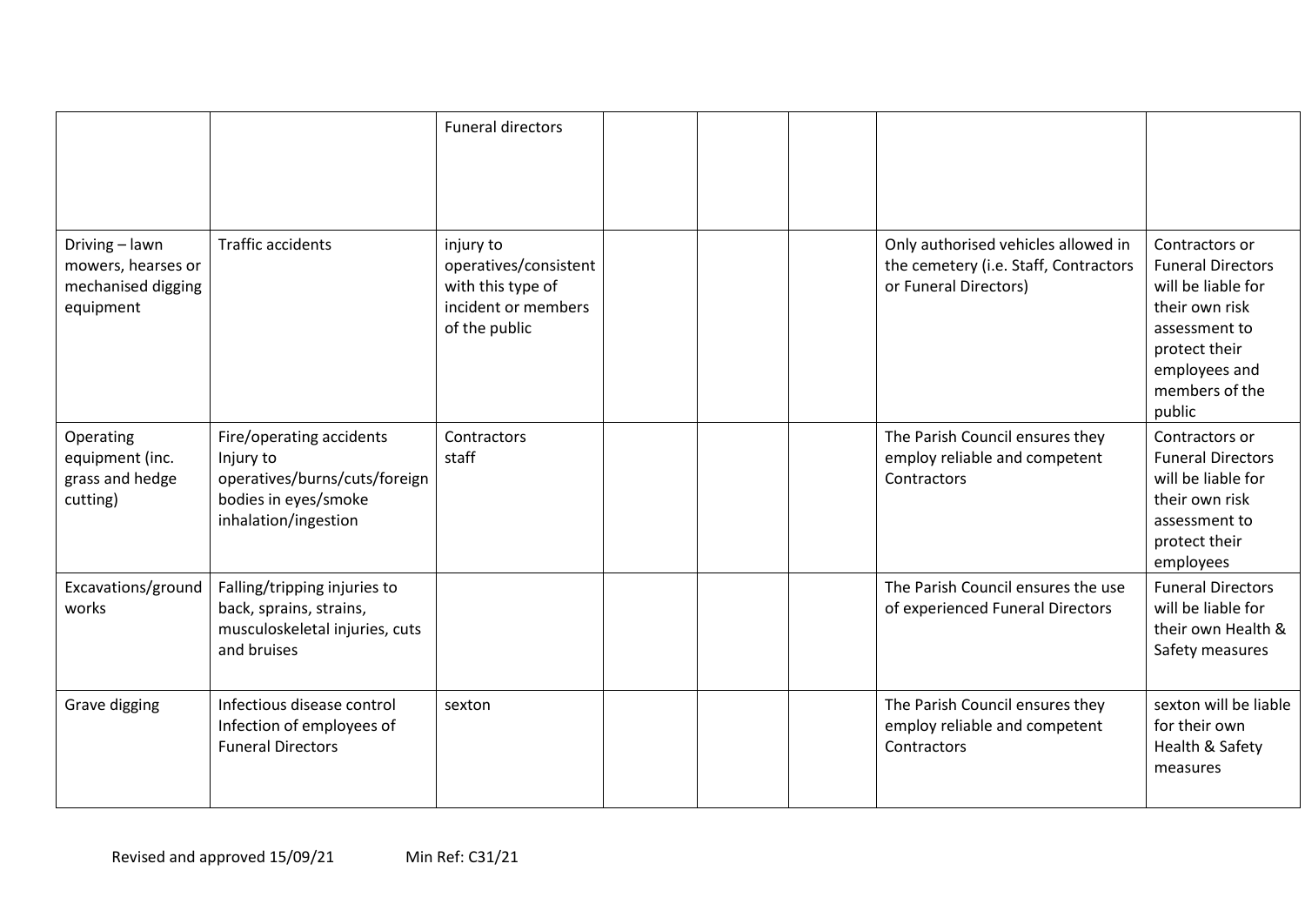| Memorial<br>Inspection | Cuts, bruises, crush injuries | Staff<br>Visitors<br>Contractors<br>Funeral directors               |                |                |   | Once every 5 years memorials are<br>hand checked to ensure stability.<br>Memorials that are unstable will be<br>laid down and the family notified in<br>order that they can arrange refixing.                                                                                                                                                                                                                                    | Specialist<br>contractors are to<br>be appointed to<br>carry out Memorial<br>Inspections.<br>Inspectors must be<br>NAMM or BRAMM<br>trained and have<br>passed the City &<br>Guilds Certificate of<br>Competence for<br>the safety<br>inspection and<br>assessment of<br>memorials. |
|------------------------|-------------------------------|---------------------------------------------------------------------|----------------|----------------|---|----------------------------------------------------------------------------------------------------------------------------------------------------------------------------------------------------------------------------------------------------------------------------------------------------------------------------------------------------------------------------------------------------------------------------------|-------------------------------------------------------------------------------------------------------------------------------------------------------------------------------------------------------------------------------------------------------------------------------------|
| pathways               | - Slips/trips.                | Staff<br><b>Visitors</b><br>Contractors<br><b>Funeral directors</b> | $\overline{2}$ | $\overline{2}$ | 4 | Regular inspections for safety<br>defects (recorded). • Rapid<br>response to repairs. • Temporary<br>warning signs erected as necessary.<br>• Mossy areas treated regularly. •<br>Grass cuttings swept from<br>walkways.<br>Contracted Groundsman to ensure<br>all footpaths are kept clear of trip<br>and slip hazards such as branches,<br>and dead leaves. Relevelling of<br>burial ground to be carried out<br>periodically. | Regular inspections<br>for safety defects                                                                                                                                                                                                                                           |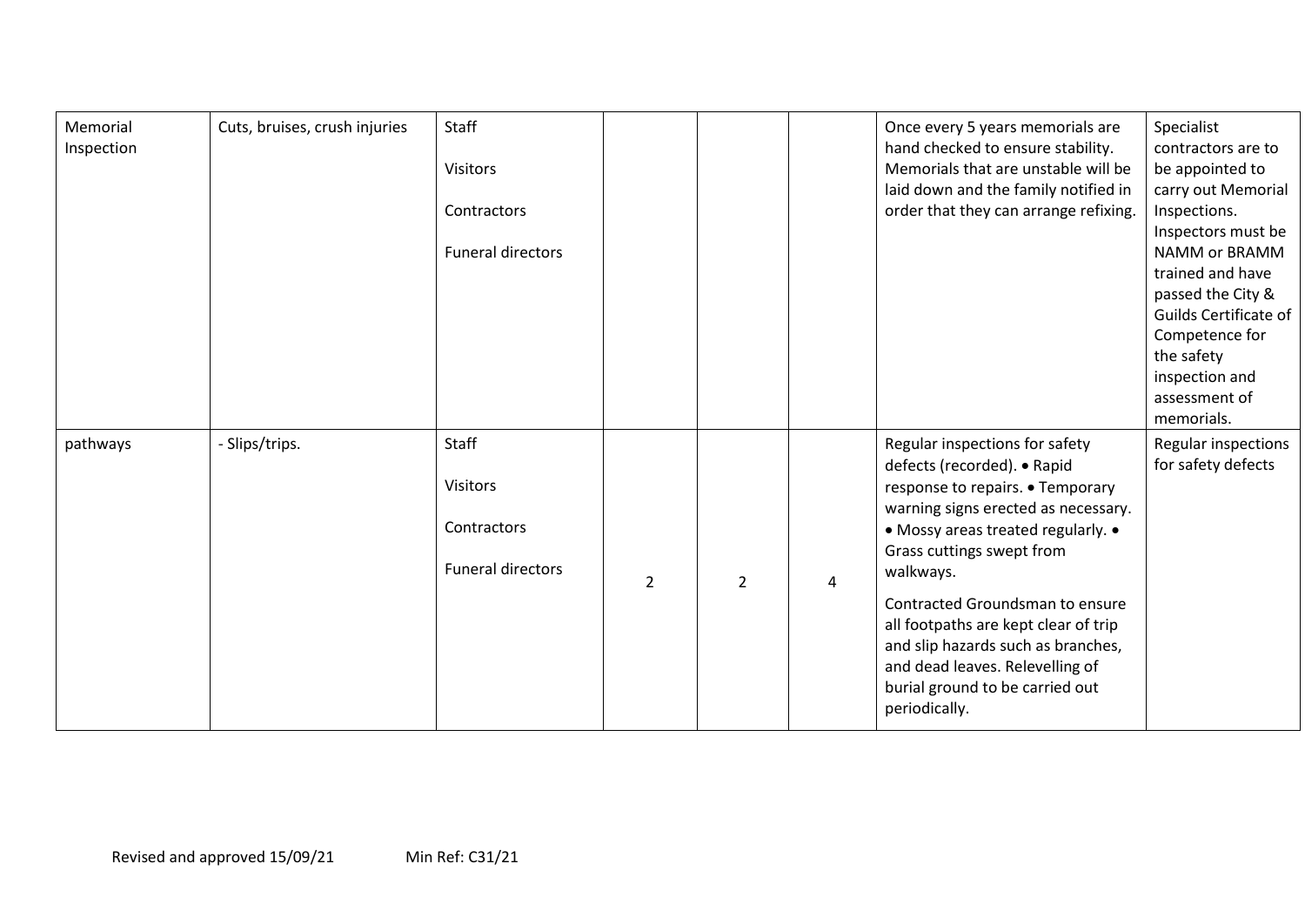| bins                    | - Injury due to poor<br>maintenance. | Staff<br><b>Visitors</b><br>Contractors<br><b>Funeral directors</b> |              |              |              | Ensure they are secured so they do<br>not blow around<br>Ensure they are emptied regularly<br>to stop pest infestation and that<br>rubbish is not left lying around<br>Ensure lids are secured                                           |
|-------------------------|--------------------------------------|---------------------------------------------------------------------|--------------|--------------|--------------|------------------------------------------------------------------------------------------------------------------------------------------------------------------------------------------------------------------------------------------|
| Entrance gate<br>wooden |                                      | Staff<br><b>Visitors</b><br>Contractors<br><b>Funeral directors</b> | $\mathbf{1}$ | $\mathbf{1}$ | $\mathbf{1}$ | Ensure gate can fully open to allow<br>for wheelchair and pushchair<br>access.<br>Ensure locks work and that it is not<br>broken<br>Ensure signage is in place to notify<br>users about cemetery and that<br>there may be dogs in there. |
| Notice board            |                                      | Staff<br><b>Visitors</b><br>Contractors<br><b>Funeral directors</b> |              |              |              | Ensure notice board is secure and<br>locked shut<br>Ensure contact details are in there<br>so that any incidents can be<br>reported                                                                                                      |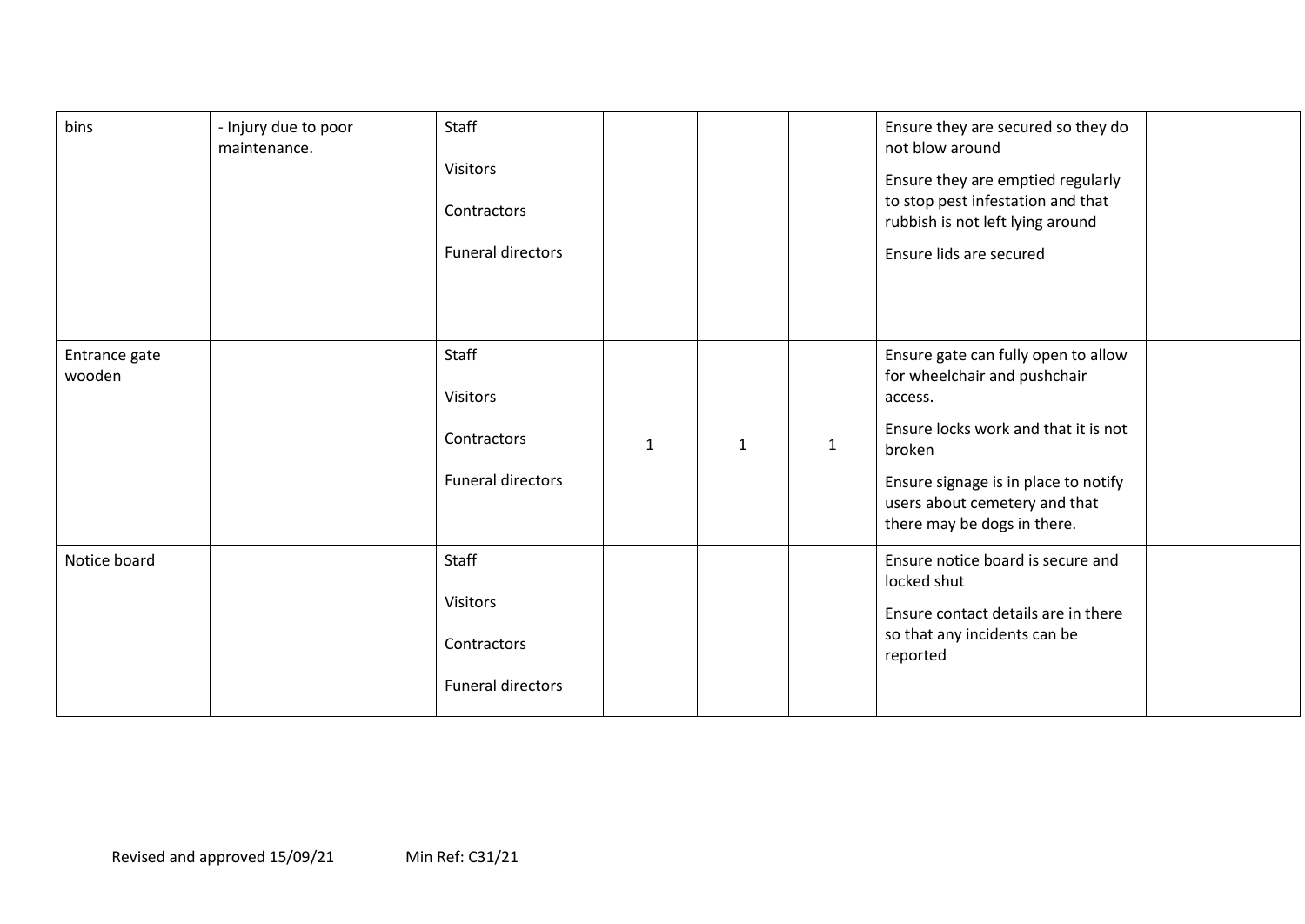| Garden of rest | Tripping causing bruises,<br>sprains, musculoskeletal<br>injuries                                                                           | Staff<br><b>Visitors</b><br>Contractors<br><b>Funeral directors</b> | $\mathbf{1}$ | $\mathbf{1}$ | 4 | Ensure walkways are kept clear<br>Boundaries of garden of rest is<br>secure<br>All memorial stones installed by<br>bramm registered stonemason<br>All tributes kept within allocated<br>grave space. | Regular inspection<br>by Parish<br>Handyman<br>Working party to<br>do a walkthrough<br>of cemetery every<br>couple of months |
|----------------|---------------------------------------------------------------------------------------------------------------------------------------------|---------------------------------------------------------------------|--------------|--------------|---|------------------------------------------------------------------------------------------------------------------------------------------------------------------------------------------------------|------------------------------------------------------------------------------------------------------------------------------|
| Weedkilling    | Chemical burns/breathing<br>problems                                                                                                        | Staff<br><b>Visitors</b>                                            |              |              |   | The Parish Council ensures<br>operatives are fully qualified to<br>undertake the work.                                                                                                               | Risk assessment<br>and COSHH<br>assessment to be<br>undertaken by<br>operatives prior to<br>work commencing.                 |
| Water taps     | Freezing during cold weather<br>Tap left open causing<br>slippages on footpaths Not<br>drinking quality - risk of<br>infection if consumed. | Staff<br><b>Visitors</b><br>Contractors<br><b>Funeral directors</b> |              |              |   | Ensure they are easy to turn on and<br>off<br>Check for leakage<br>Stable and safely secured                                                                                                         | Provision of sign -<br>'No drinking / turn<br>of after use'.                                                                 |
| benches        | Tripping causing bruises,<br>sprains, musculoskeletal<br>injuries                                                                           | Staff<br><b>Visitors</b><br>Contractors<br><b>Funeral directors</b> |              |              |   | Kept maintained<br>No loose wood that can cause<br>splinters<br>No loose panels<br>Memorial plagues secured                                                                                          | Regular Inspection<br>by Parish<br>Handyman                                                                                  |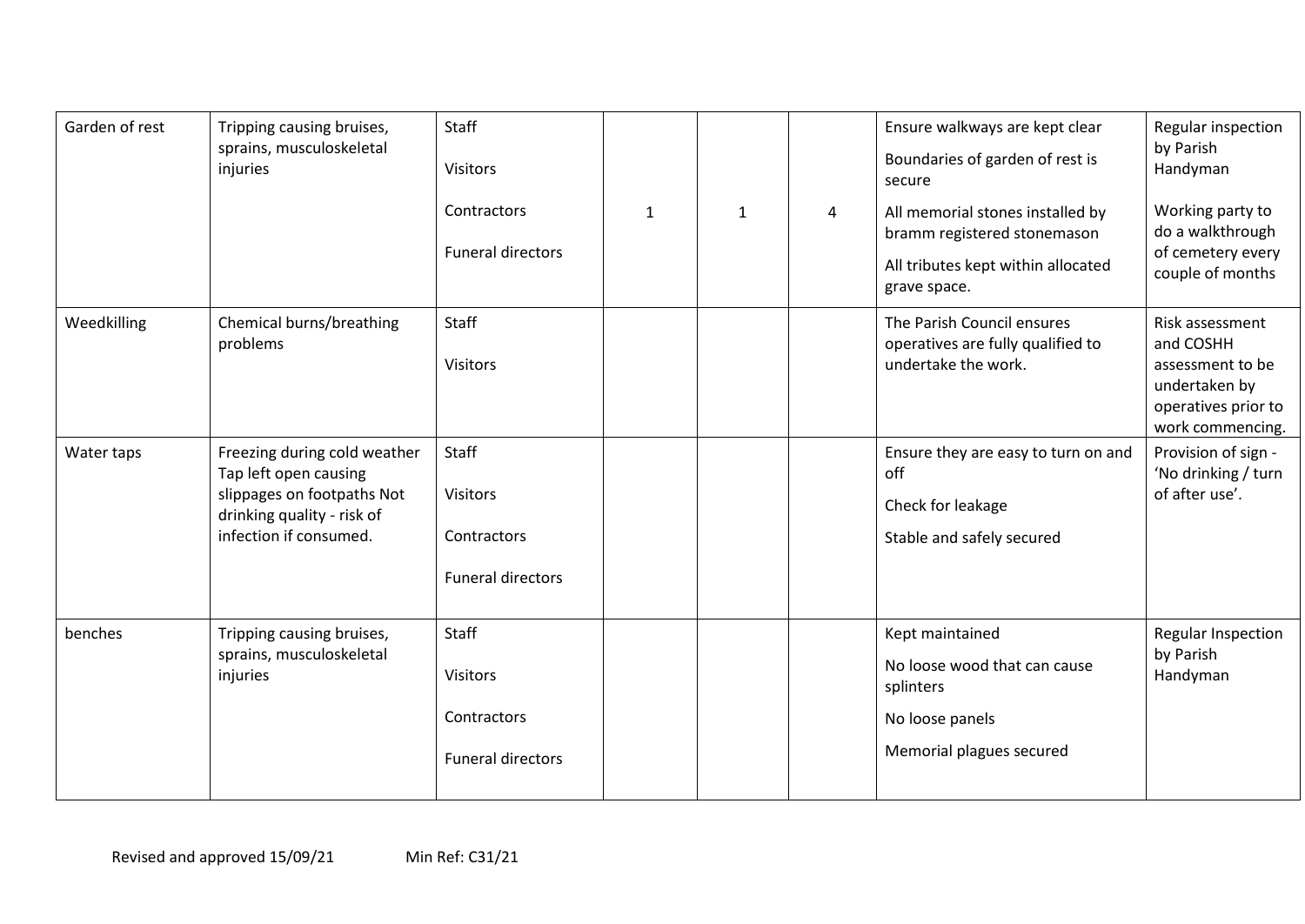|                             |                                                                                                                                                                                                                                                                           |                                                                     |  | Once every six months the stone<br>benches are to be hand checked to<br>ensure stability                                                                                                                                                                                   |  |
|-----------------------------|---------------------------------------------------------------------------------------------------------------------------------------------------------------------------------------------------------------------------------------------------------------------------|---------------------------------------------------------------------|--|----------------------------------------------------------------------------------------------------------------------------------------------------------------------------------------------------------------------------------------------------------------------------|--|
| Cemetery shed               |                                                                                                                                                                                                                                                                           | Staff<br><b>Visitors</b><br>Contractors<br>Funeral directors        |  | Door secured safely<br>Guttering secured<br>Roof in good repair and no loose<br>tiles<br>No trip hazards around the<br>perimeter of shed<br>Earth for refilling graves kept to safe<br>level<br>Chippings to refill graves kept to<br>safe level                           |  |
| Sections<br>a.b.d.e.f.g.i.j | Danger of slipping, falling and<br>injury. 'Rabbit holes' - twisted<br>ankles etc<br>Sharp edges or collapse walls<br>or edging<br>Possible injury from<br>broken/damaged stone ware<br>falling. Breakage of glass<br>ornaments causing injury to<br>contractor(s) during | Staff<br><b>Visitors</b><br>Contractors<br><b>Funeral directors</b> |  | All memorial are safety checked<br>every 5 years by certified stone<br>mason<br>Visual checks of graves daily<br>No broken memorials or<br>memorabilia or tributes that can<br>cause harm to people or animals<br>No unauthorised edging that may<br>cause a trip hazards. |  |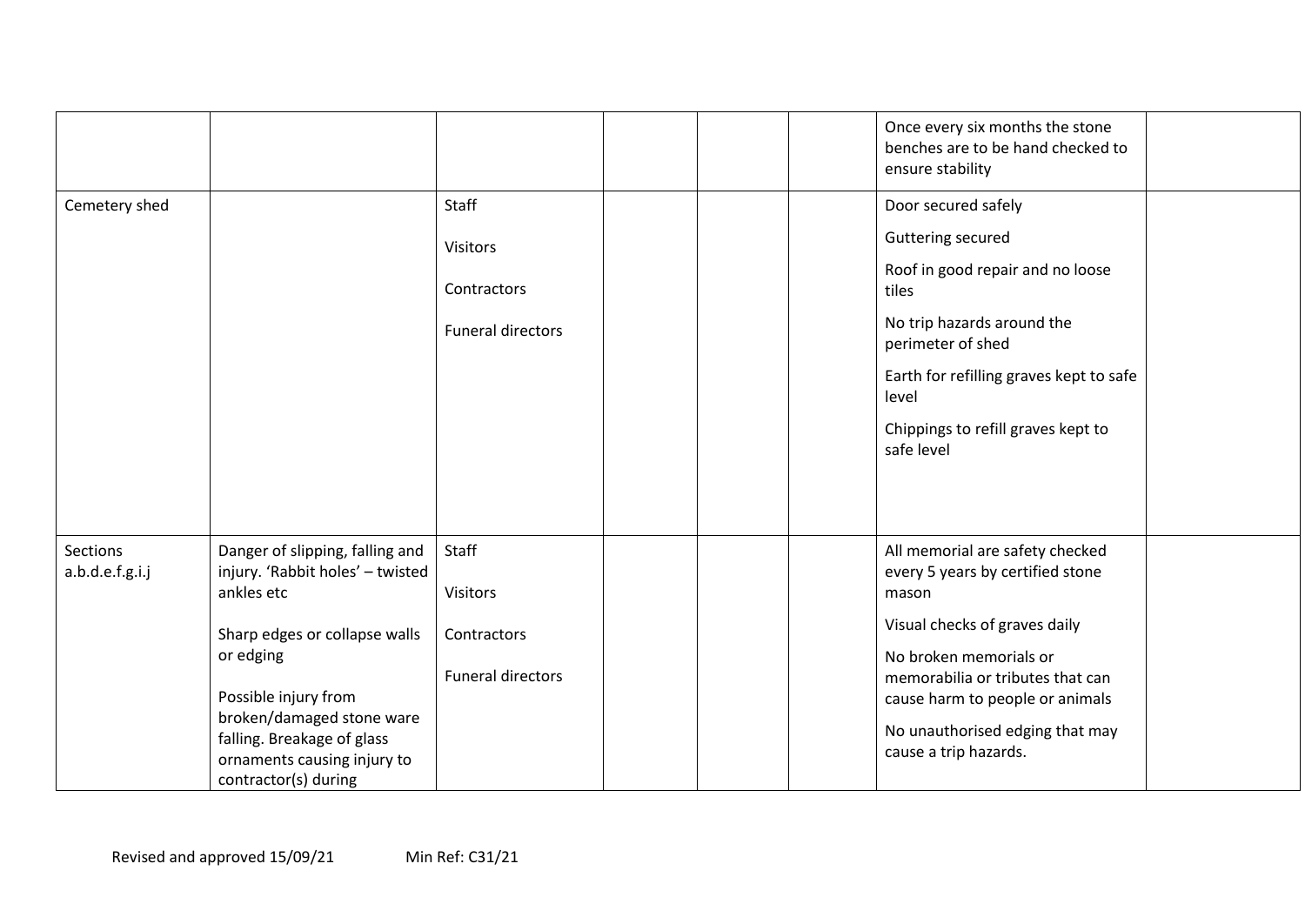|              | maintenance work and<br>visitors to the cemetery.<br>Stones / pebbles, tools, vases<br>and other ornamentation<br>causing injury to contractor<br>during maintenance,<br>particularly during grass<br>cutting.                                                                                                                                                                                                                                |                                                                     |  | No loose stones or chippings that<br>may cause harm to maintenance<br>equipment.<br>All memorabilia or tributes are kept<br>within 1 ft of headstone.<br>(depending on regulations of burial)<br>All faded or broken plastic or silk<br>flowers removed when past their<br>best.<br>All dead flowers removed                                                                                                                                                                |  |
|--------------|-----------------------------------------------------------------------------------------------------------------------------------------------------------------------------------------------------------------------------------------------------------------------------------------------------------------------------------------------------------------------------------------------------------------------------------------------|---------------------------------------------------------------------|--|-----------------------------------------------------------------------------------------------------------------------------------------------------------------------------------------------------------------------------------------------------------------------------------------------------------------------------------------------------------------------------------------------------------------------------------------------------------------------------|--|
| Section c. h | Danger of slipping, falling and<br>injury. 'Rabbit holes' - twisted<br>ankles etc<br>Possible injury from<br>broken/damaged stone ware<br>falling. Breakage of glass<br>ornaments causing injury to<br>contractor(s) during<br>maintenance work and<br>visitors to the cemetery.<br>Stones / pebbles, tools, vases<br>and other ornamentation<br>causing injury to contractor<br>during maintenance,<br>particularly during grass<br>cutting. | Staff<br><b>Visitors</b><br>Contractors<br><b>Funeral directors</b> |  | All memorial are safety checked<br>every 5 years by certified stone<br>mason<br>Visual checks of graves daily<br>No broken memorials or<br>memorabilia or tributes that can<br>cause harm to people or animals<br>No unauthorised edging that may<br>cause a trip hazards.<br>No loose stones or chippings that<br>may cause harm to maintenance<br>equipment.<br>All memorabilia or tributes are kept<br>within 1 ft of headstone.<br>(depending on regulations of burial) |  |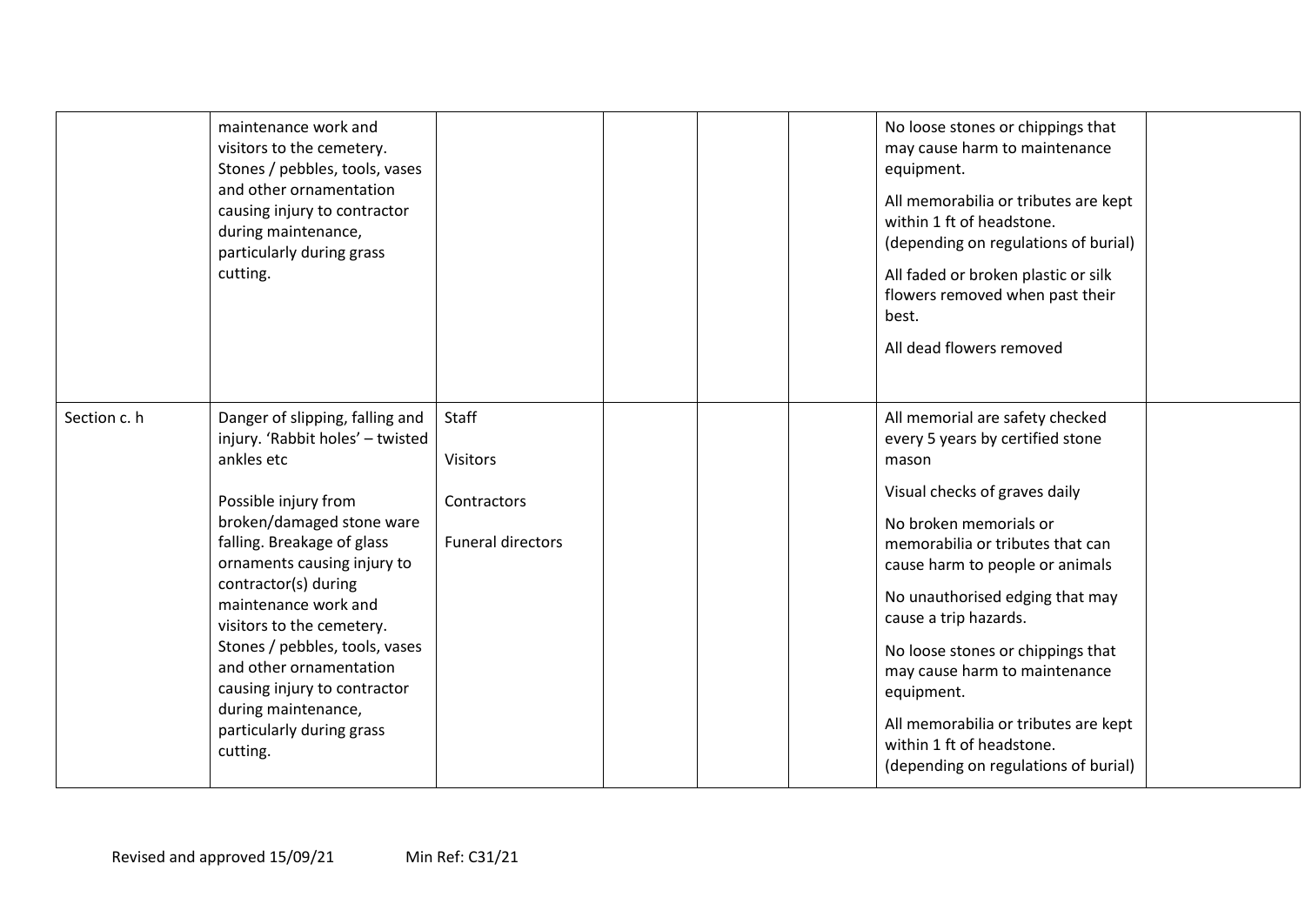|                                  |                                                                                                                                                                                              |                                                       |  | All faded or broken plastic or silk<br>flowers removed when past their<br>best.<br>All dead flowers removed                                                                                                                            |  |
|----------------------------------|----------------------------------------------------------------------------------------------------------------------------------------------------------------------------------------------|-------------------------------------------------------|--|----------------------------------------------------------------------------------------------------------------------------------------------------------------------------------------------------------------------------------------|--|
| trees                            | Low hanging branches /<br>boughs and roots breaking<br>surface.<br>Physical injury caused<br>through contact with eyes or<br>by tripping / falling. Danger of<br>decay causing tree to fall. | Staff<br>Visitors<br>Contractors<br>Funeral directors |  | Branches not overhanging pathways<br>Tress not to high<br>Trees stable and able to withstand<br>strong winds<br>Roots of trees not encroaching on<br>grave spaces<br><b>Branches stable</b><br>Tree survey undertaken every 3<br>years |  |
| Boundary wall                    |                                                                                                                                                                                              |                                                       |  | Wall in good state of repair<br>Loose stones<br>Clear from debris                                                                                                                                                                      |  |
| <b>Bushes around</b><br>boundary |                                                                                                                                                                                              |                                                       |  | Cut back to a reasonable size<br>Not encroaching on grave spaces<br>Roots not encroaching onto graves<br>Not encroaching onto walkways                                                                                                 |  |